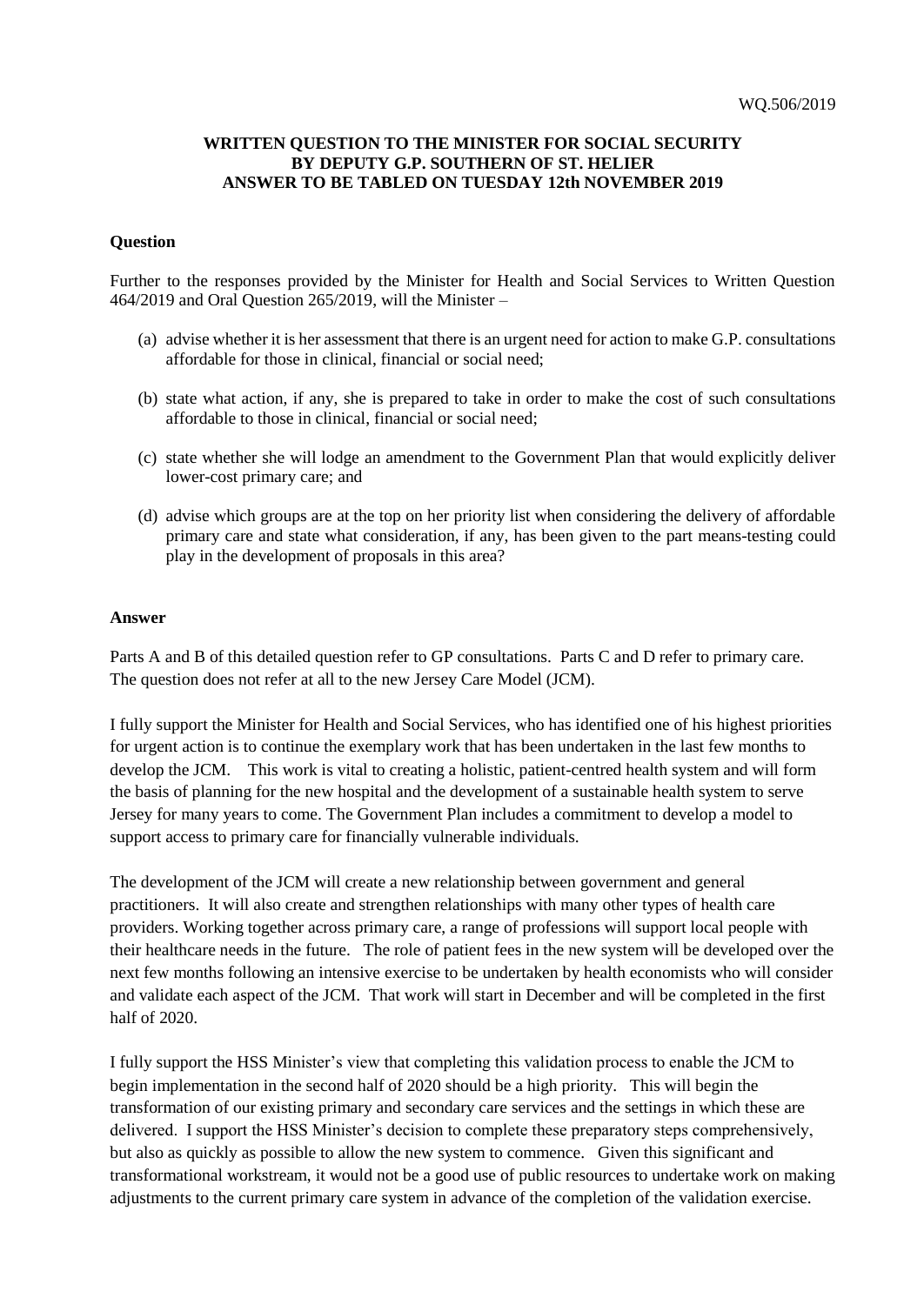Once that high-level work is complete, I understand that the Government will promptly develop plans to address any barriers to access that might be faced by patients in the new system.

To address the 4 parts in turn:

(a) advise whether it is his assessment that there is an urgent need for action to make G.P. consultations affordable for those in clinical, financial or social need;

There is an urgent need for action to reaffirm and redesign the role of the GP within the overall healthcare system. This work is currently underway as part of the development of the Jersey Care Model. Following a detailed financial analysis of the model, plans will be drawn up during 2020 to address any financial barriers faced by patients who require GP consultations under the JCM. Initial plans suggest that many activities currently undertaken by GPs will be provided through other appropriate healthcare professionals in future (for example, practice nurses or community pharmacists). Some services will be provided free of charge and others will still require a patient fee. Some services will be provided outside of the traditional GP surgery. For example, last week the Listening Lounge was opened. This community-based free service provides direct support for people with mental health issues.

(b) state what action, if any, he is prepared to take in order to make the cost of such consultations affordable to those in clinical, financial or social need;

Detailed work will be undertaken during 2020 to identify potential barriers to accessing healthcare as part of the Jersey Care Model. Initial plans suggest that individuals with long-term conditions which need regular monitoring will receive this as part of a patient pathway which will be provided free to the patient. Where fees are retained in the new system, plans will be drawn up as part of the overall implementation to support low income groups with these costs. Embedding health services within communities will help to ensure that hard to reach groups are encouraged to access the health system and are signposted to appropriate health and wellbeing advice and education.

(c) state whether he will lodge an amendment to the Government Plan that would explicitly deliver lower-cost primary care;

There is no need to lodge an amendment as the Government Plan already includes a commitment to support financially vulnerable people in 2020 and this commitment will be fulfilled during 2020 within the context of the Jersey Care Model. This is detailed on page 47:

*"Deliver new models of primary care including: …*

*• the development of a model to support access to primary care for financially vulnerable individuals."*

(d) advise which groups are at the top on his priority list when considering the delivery of affordable primary care and state what consideration, if any, has been given to the role means-testing could play in the development of proposals in this area?